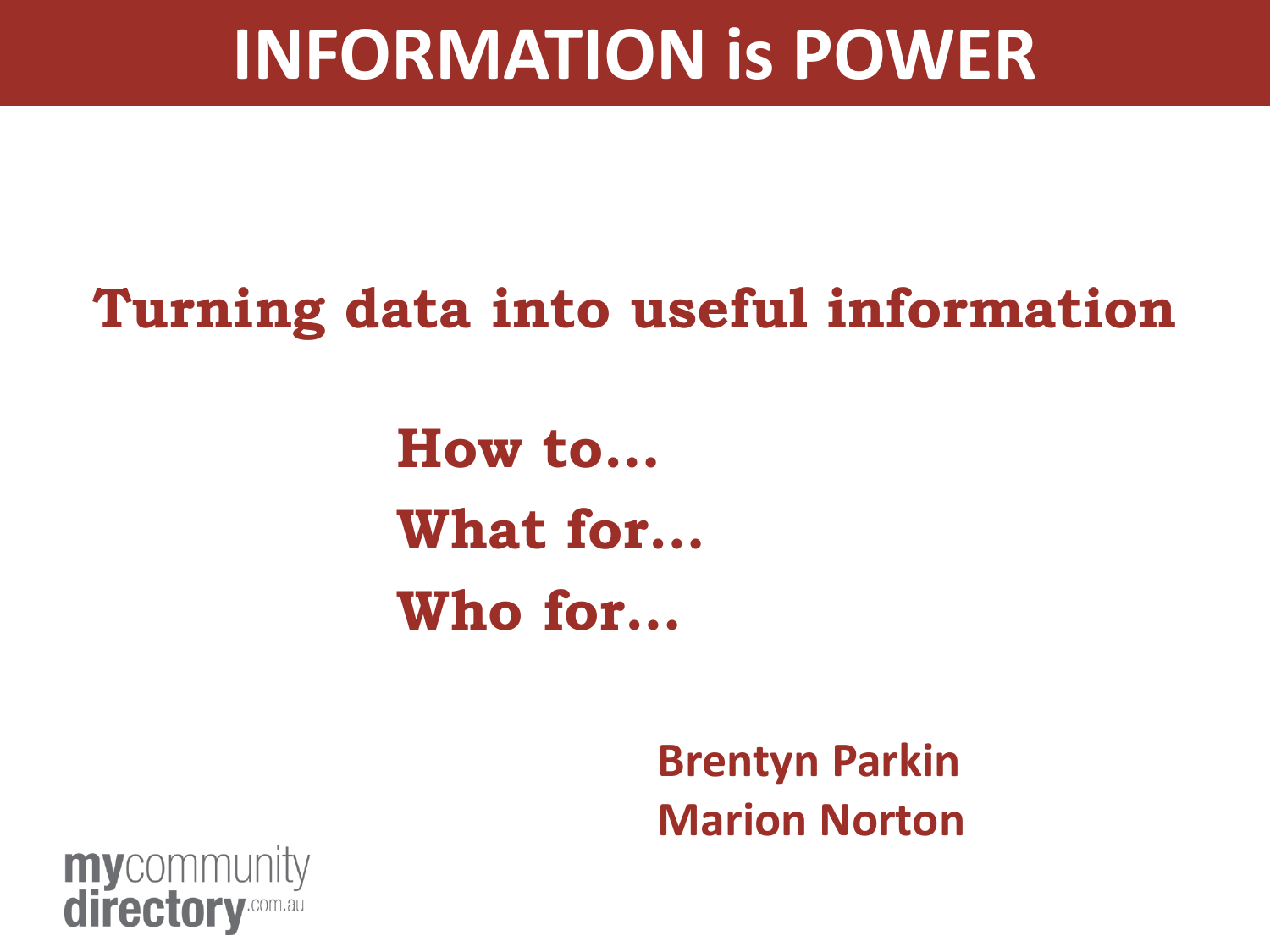#### **Step 1: Identify what data you have got internally**

- Subject of the data
- Items in the data
- Storage/ form of the data
- Use of the data
- Quality of the data

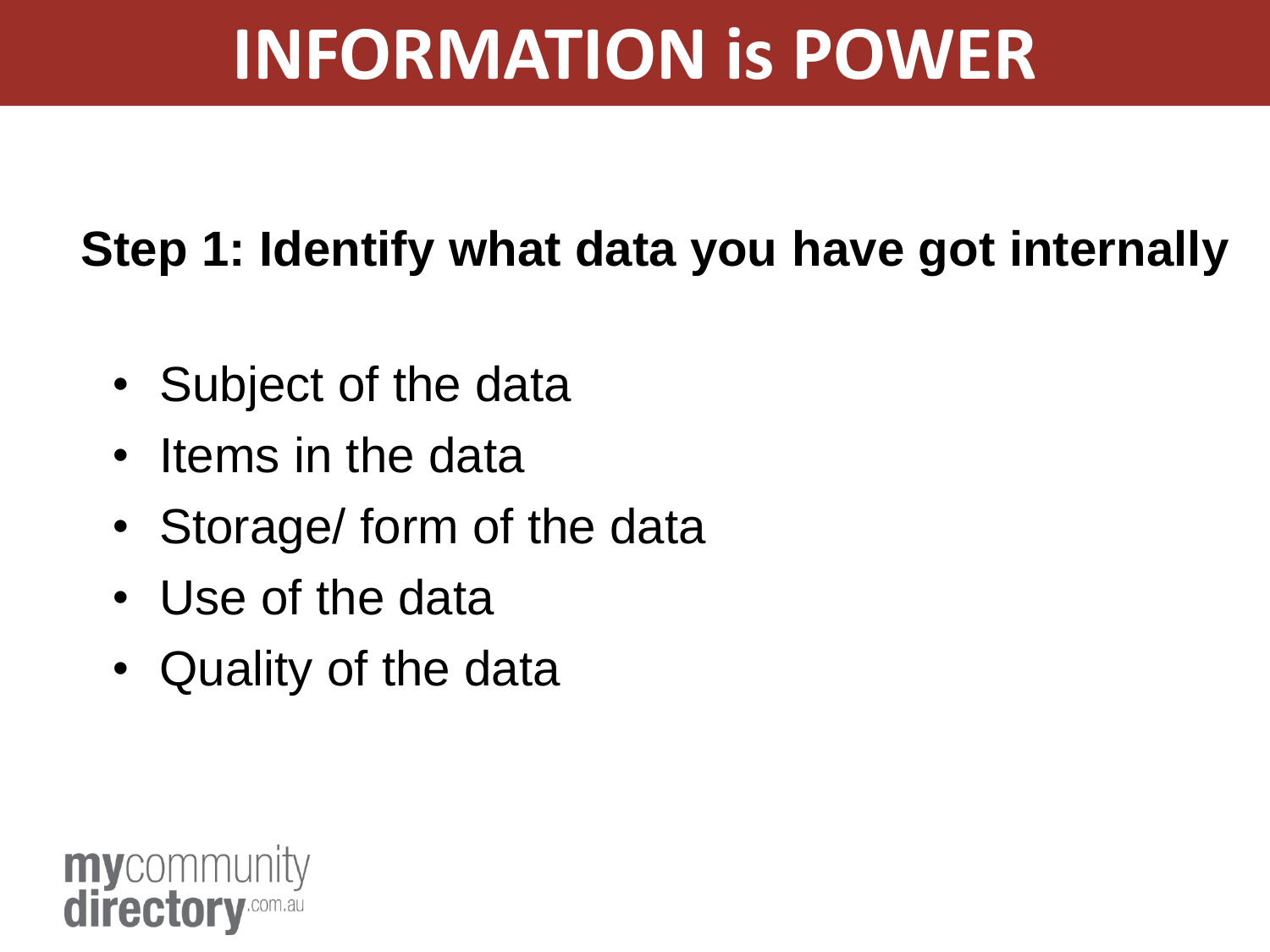- **Is data available?**
- **Is data well-used?**
- **Is it accessible?**
- **Is it valued?**
- **Could we use this data to:**
	- **make better decisions re our services and use of resources**
	- **demonstrate our worth**

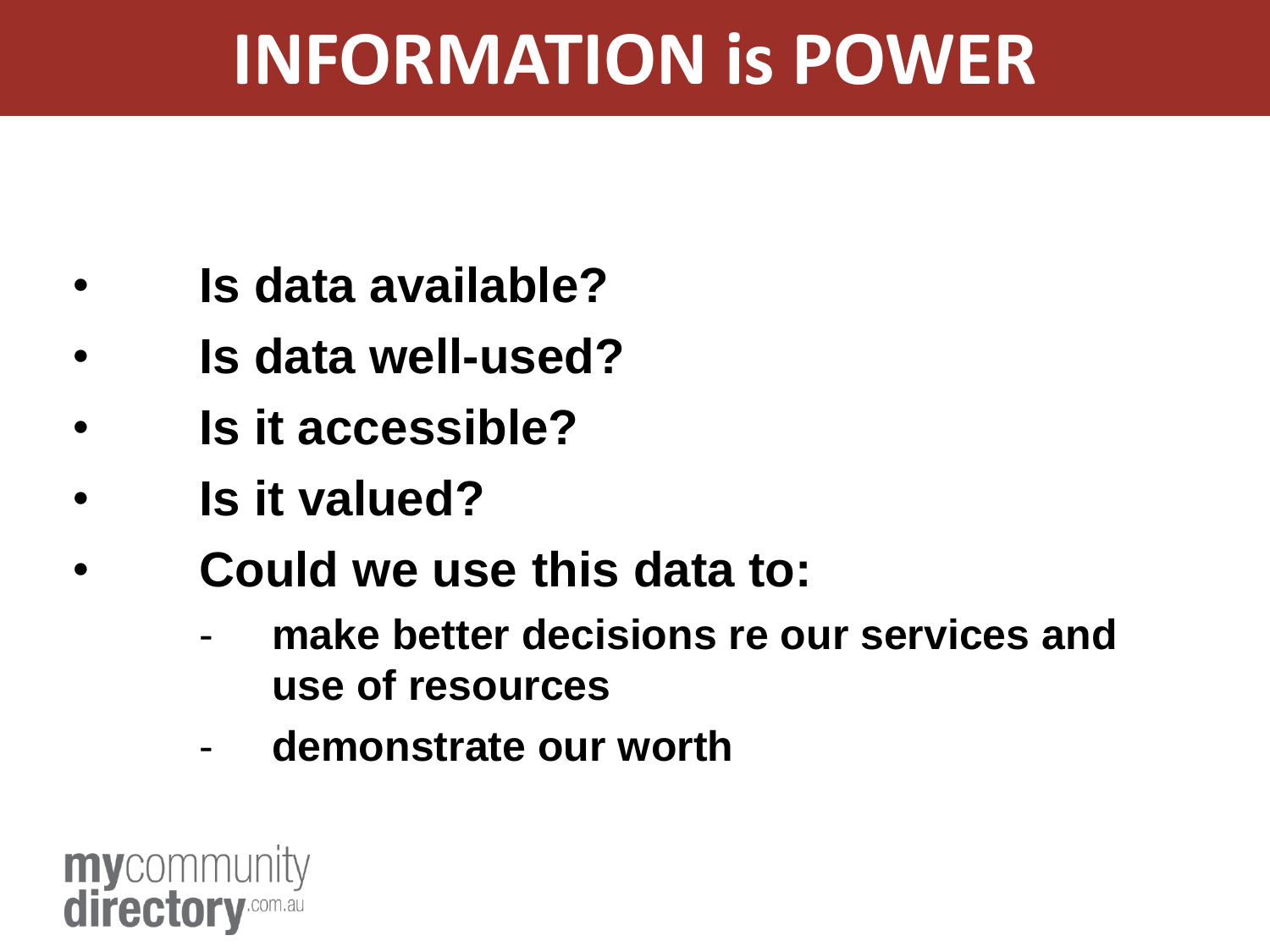# **Quality aspects**

- Consistent (definitions of terms, standards, training, built-in protocols
- Currency (up-to-date, validated)
- Verified (reported back to owners)
- Linked to critical consequences (eg payroll, bonuses)

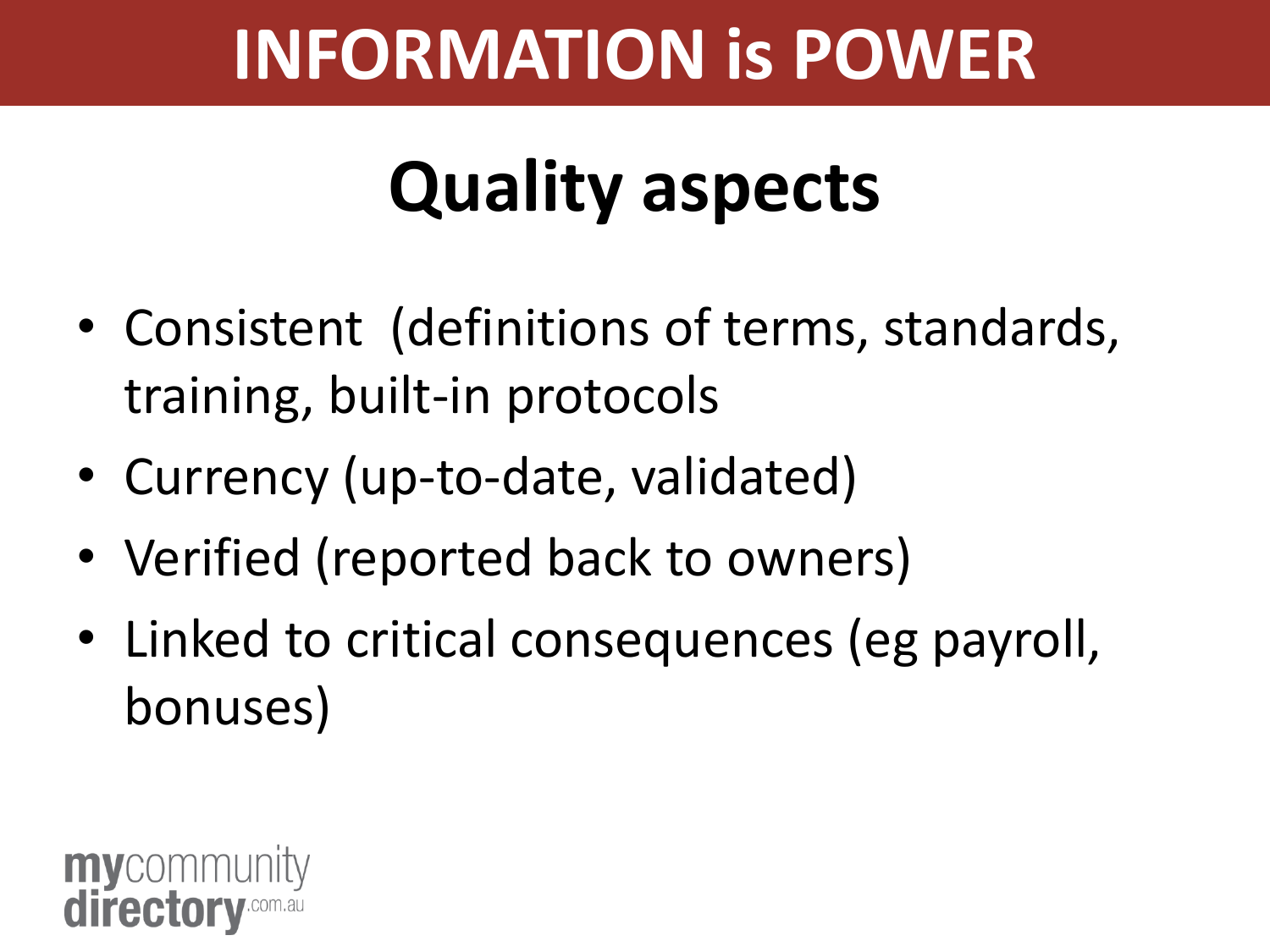## Making the most of operational data

Service linker – to stop clients repeating programs

- no staff time to enter data
- clients with limited literacy
- need for privacy
- OHS requirement to know who is onsite various types of venues



•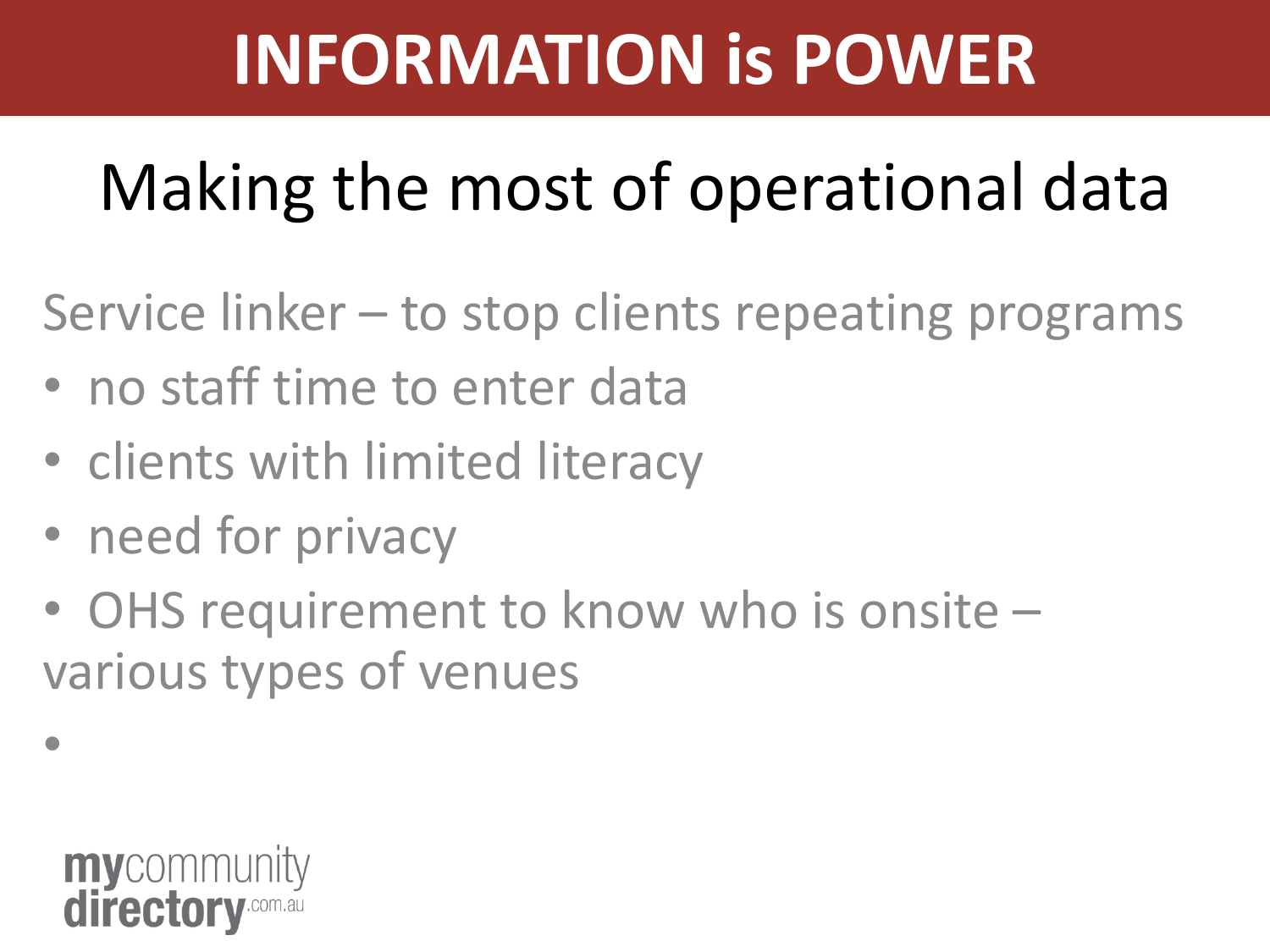# **Data collected and shared**

- Statistical linkage key (unique identifier)
- Date and time
- Post code
- Program attended
- Organisation name

What information can we gather from the data?

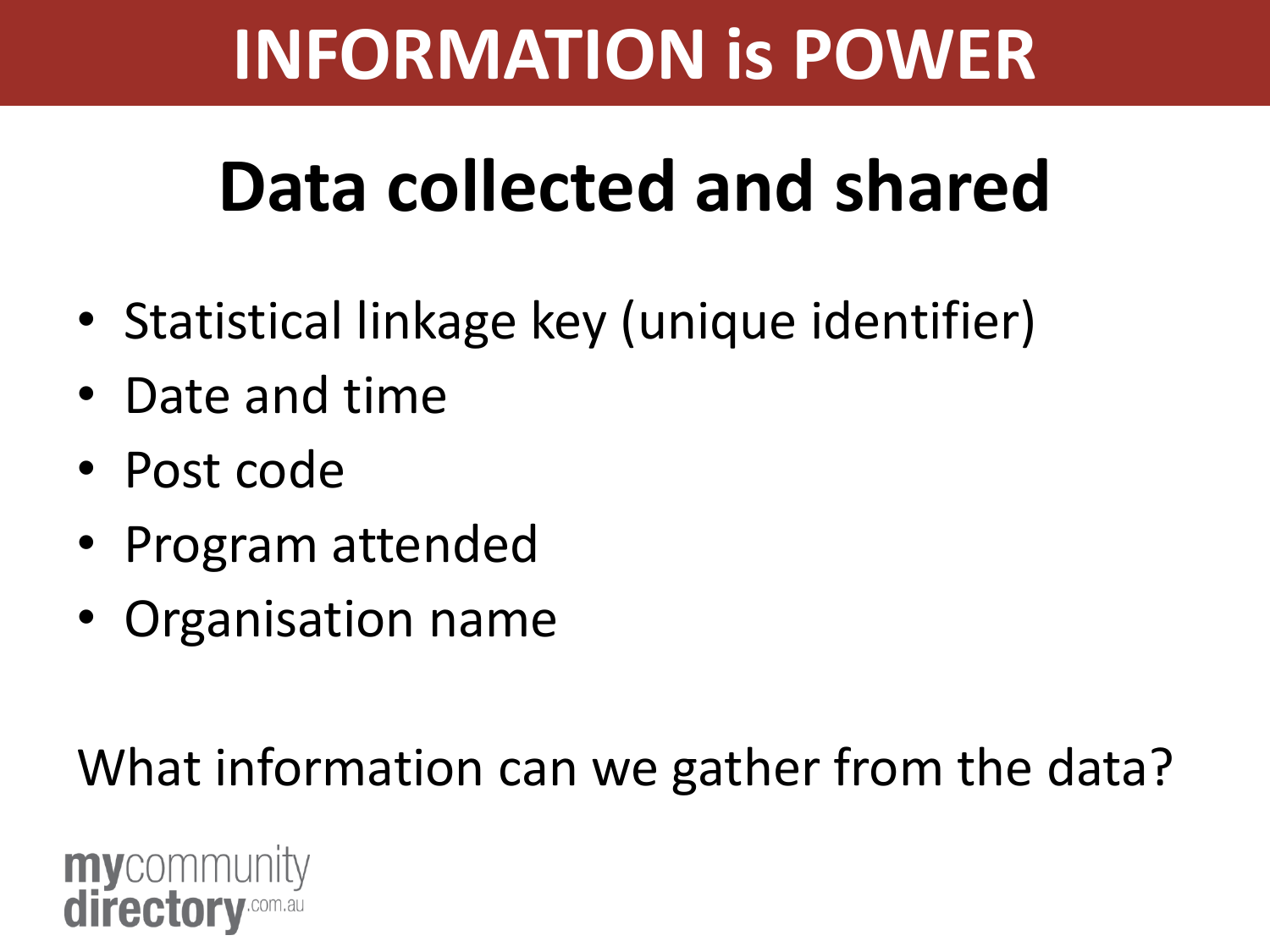# **Primary purpose: Client**

- Which programs has XX attended?
- Has s/he attended regularly the whole course?

So what does s/he need to do next to be work ready (most efficiently)?

Or

• does limited attendance need to be addressed?

**my**community directory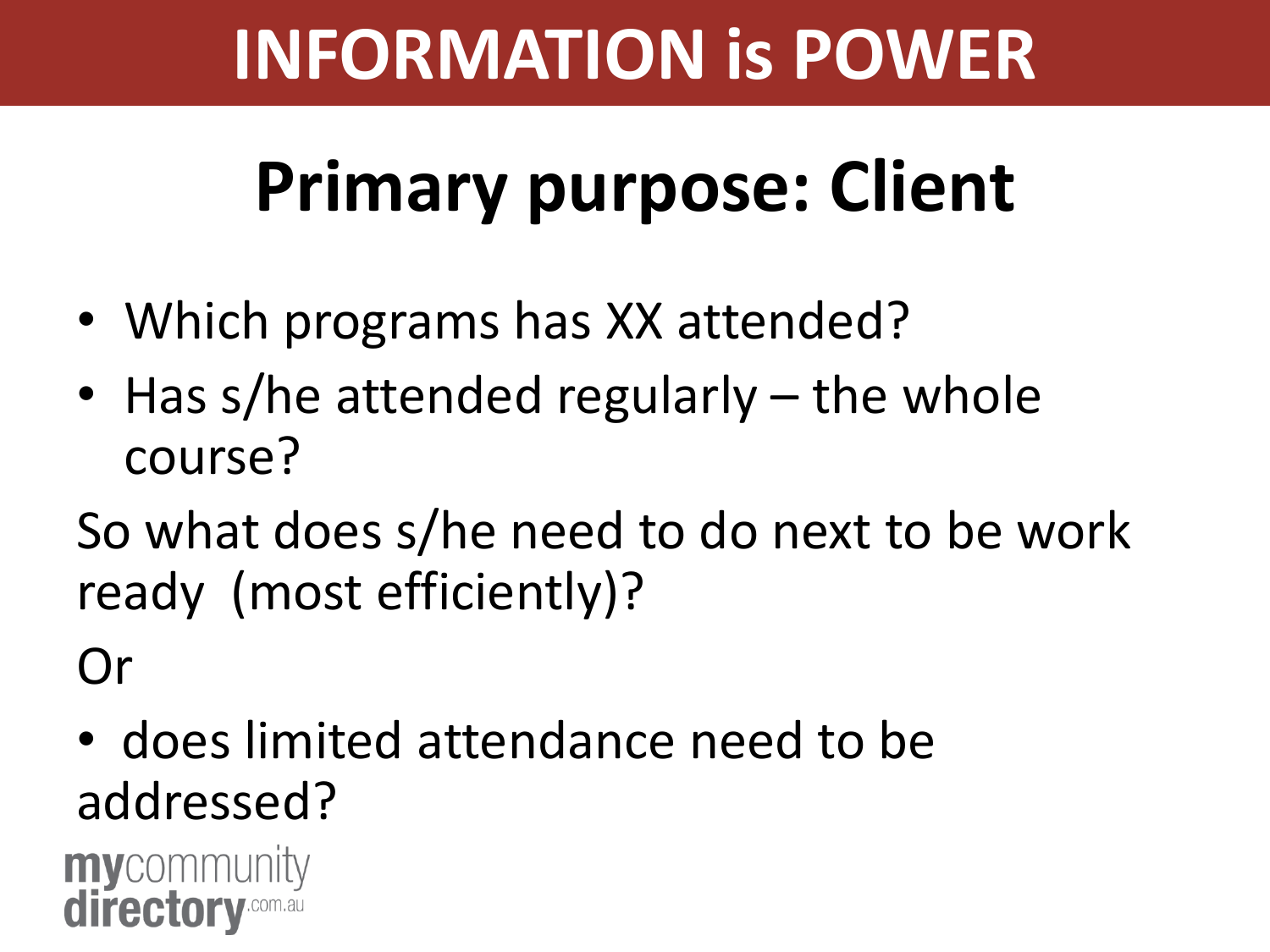## **Secondary purpose: Program**

- Patterns of program attendance
	- frequency by day/ time
	- duration of attendance in a program
	- age, gender attending
	- distance travelled

Who is the program attracting or retaining? Are we getting the whole target group?

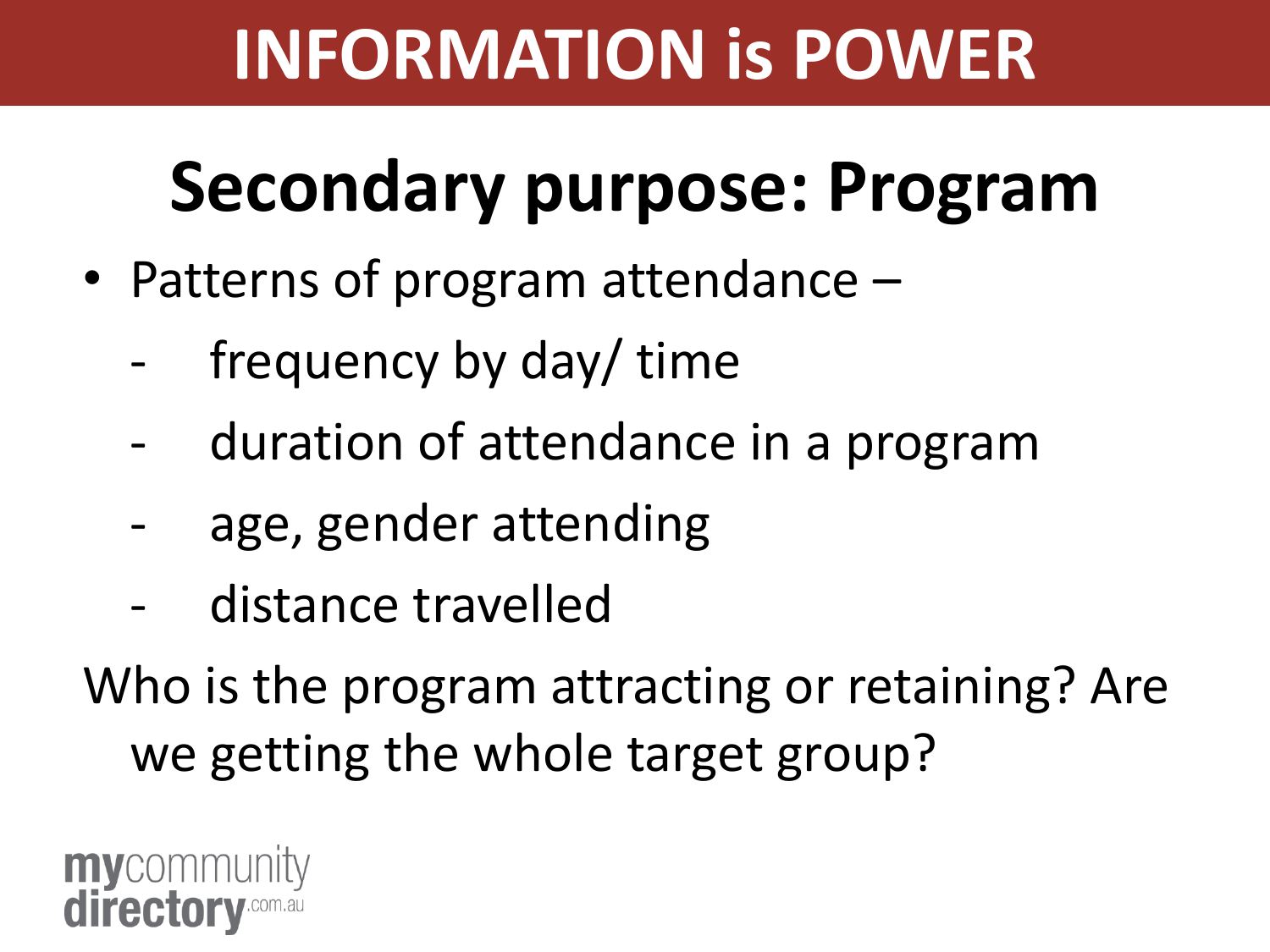# **Secondary purpose: Organisation**

- How many people have attended/ completed each employment program?
- Which programs are more popular?
- Comparisons by time (quarter), demographics

#### Link to other client data eg employment record in case file

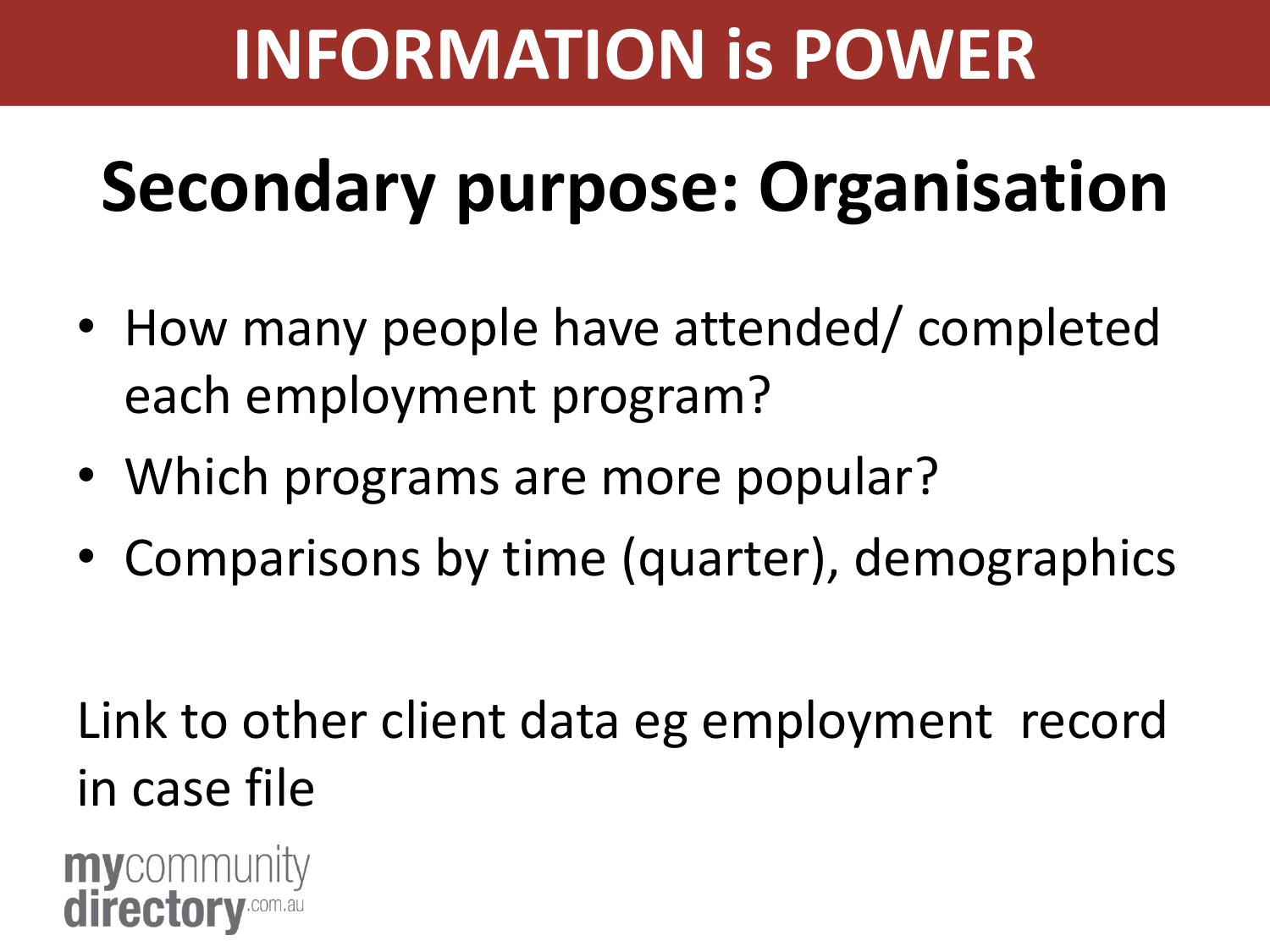#### **Step 2: Visualise your data**

Convert addresses to Google maps.

Find out:

- How far does your client have to walk?
- How close is the bus or train?
- What services are close by?

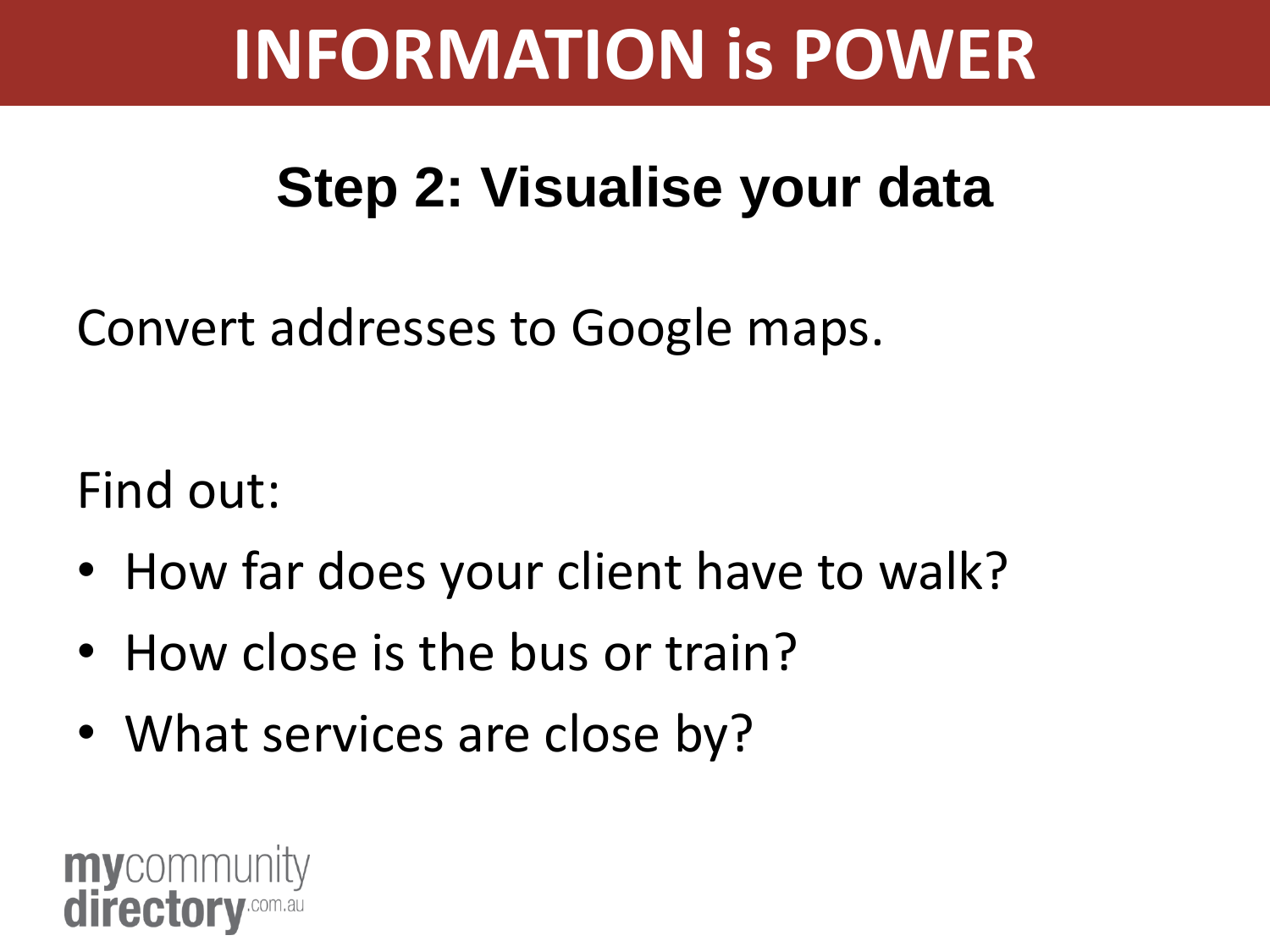#### Sector Mapping

#### My Community Directory



# **mycommunity**<br>**directory**.com.au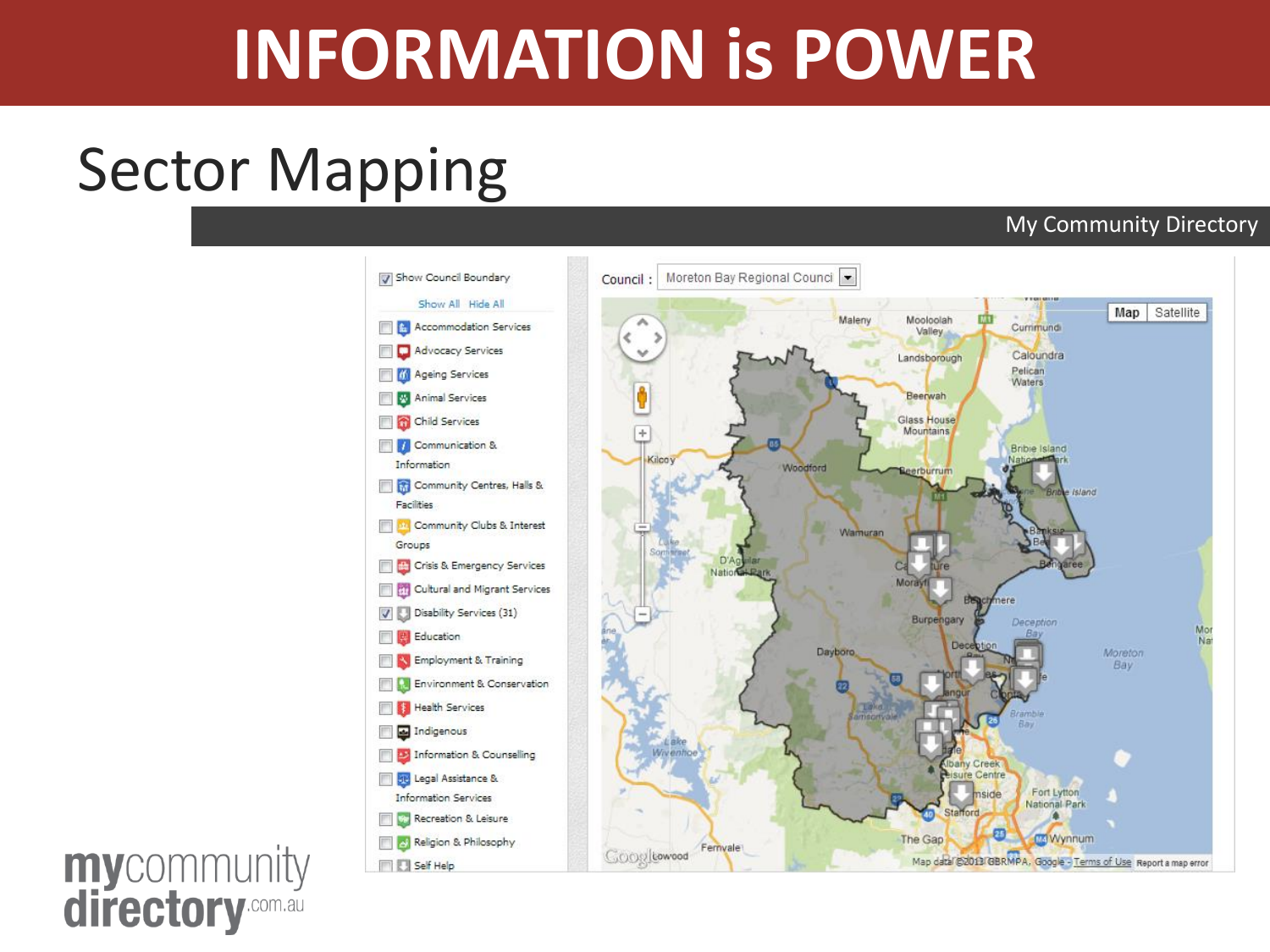#### Client Tools

Open Data (Brisbane City Council) My Community Directory & Westside Community Services

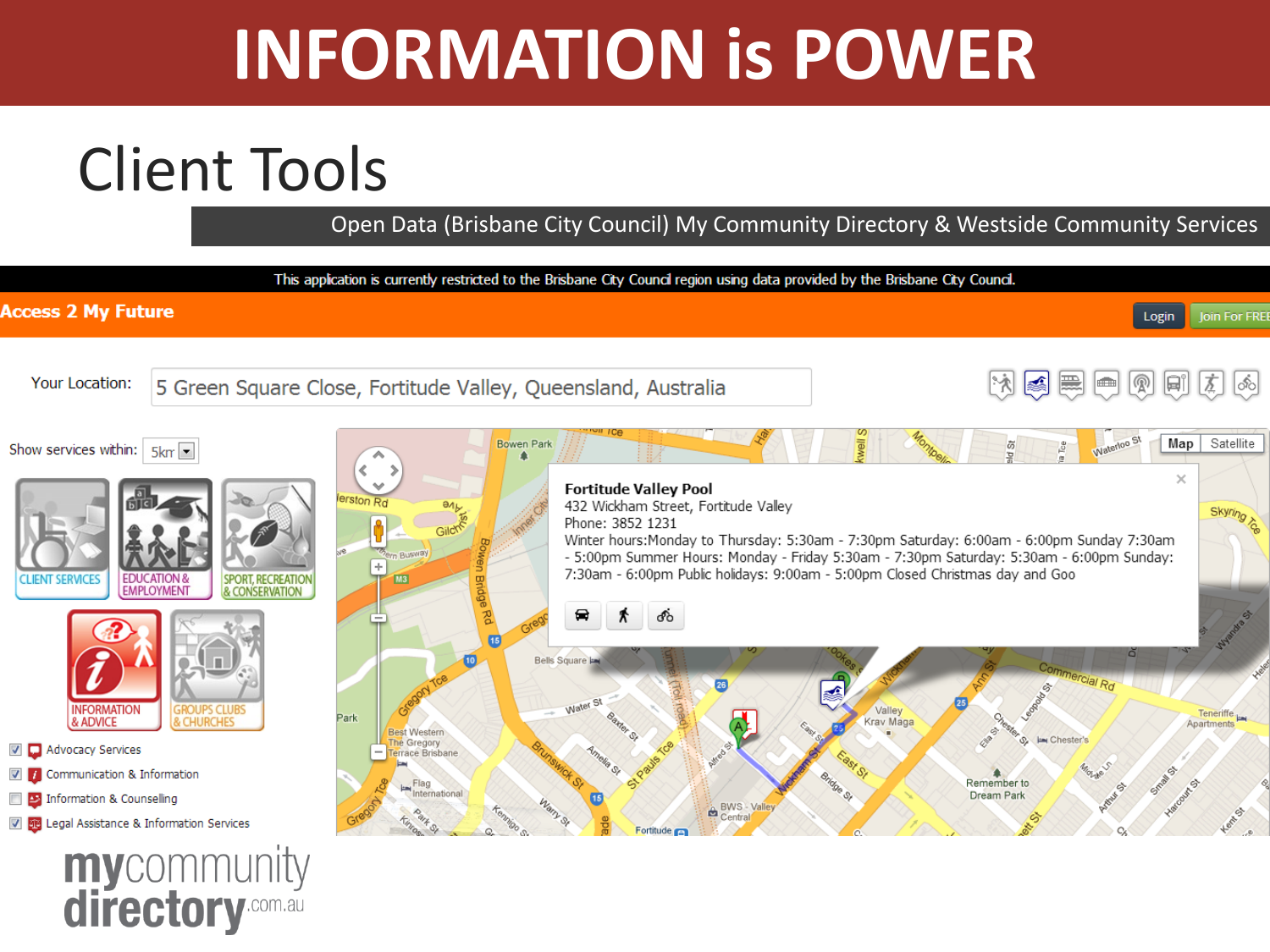# **Step 3: Utilise external data**

- Office of Economic and Statistical Research (Qld state government)
- COMSIS
- ABS census data online <http://www.abs.gov.au/census>
- ABS reports release notifications
- Labour Market Information Portal http://Imip.gov.au/
- Registers eg ASIC, Business registers
- Annual reports, budget papers
- Open data <https://data.qld.gov.au/department-strategies>
- Specialist newsletters eg ProBono, ARACY
- My Community Directory Community Information Support Service

**my**community directory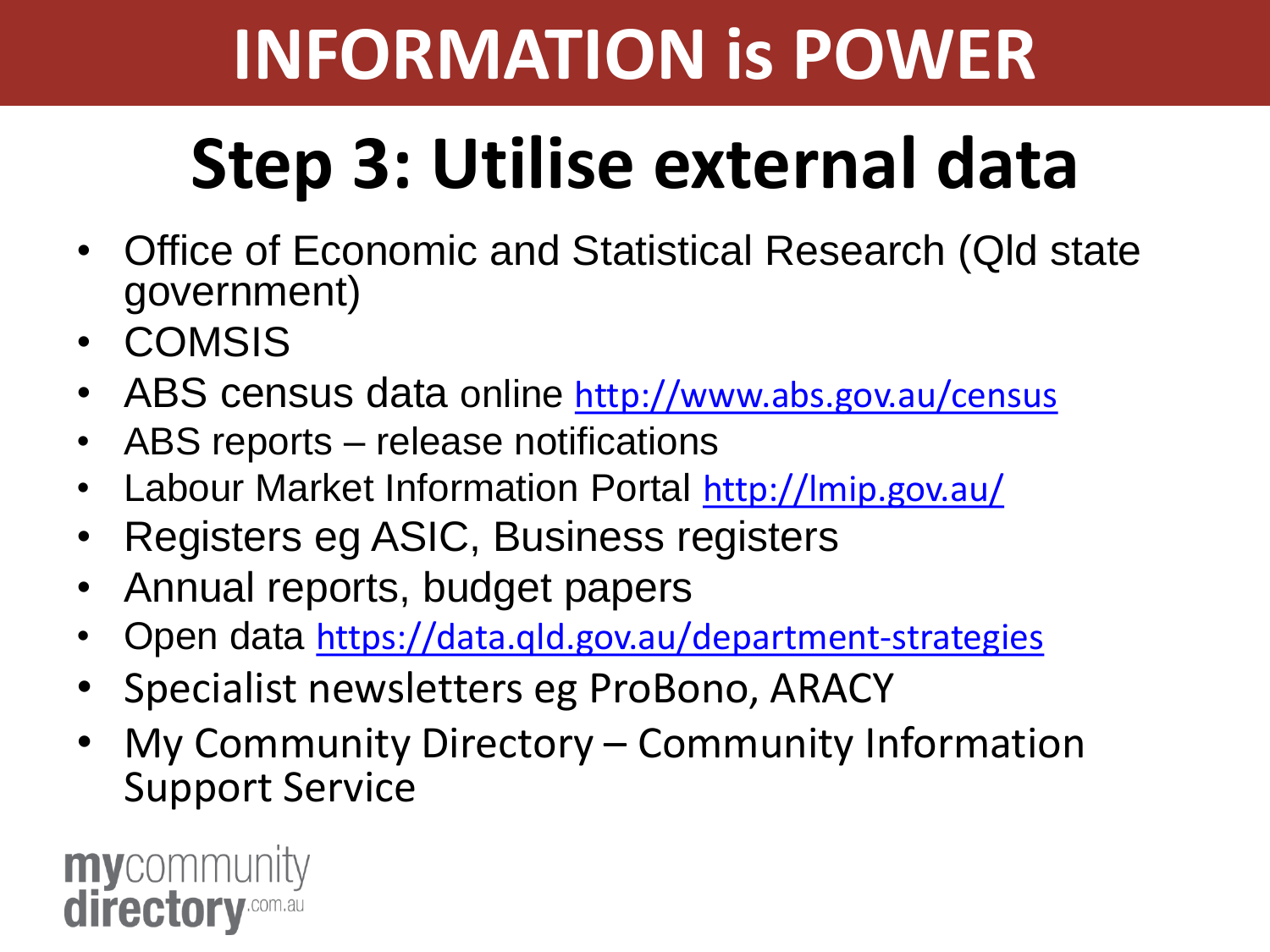## **Take care with external data**

- Data needs analysis to make it useable information
- Pay attention to the data definitions, scope, sample size
- Test the aggregate assumptions on the ground eg number of vulnerable people - but how many people actually need assistance in an emergency

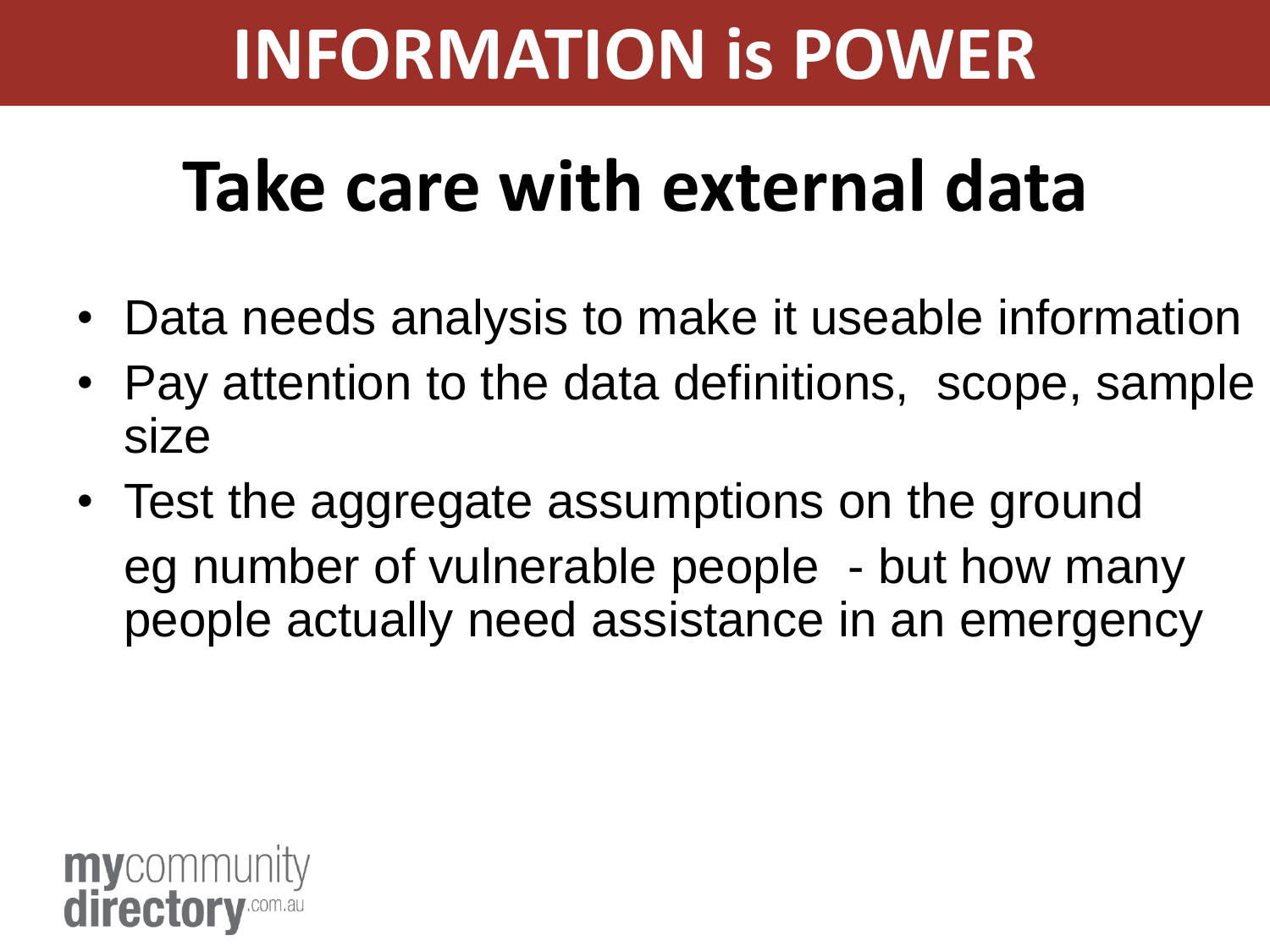## **Summary**

- Internal data, external data
- operational , reporting, business
- open, restricted
- live, historic
- quantitative, qualitative

Consider:

- multiple uses of data to make information
- multiple audiences and purposes

**my**community directory